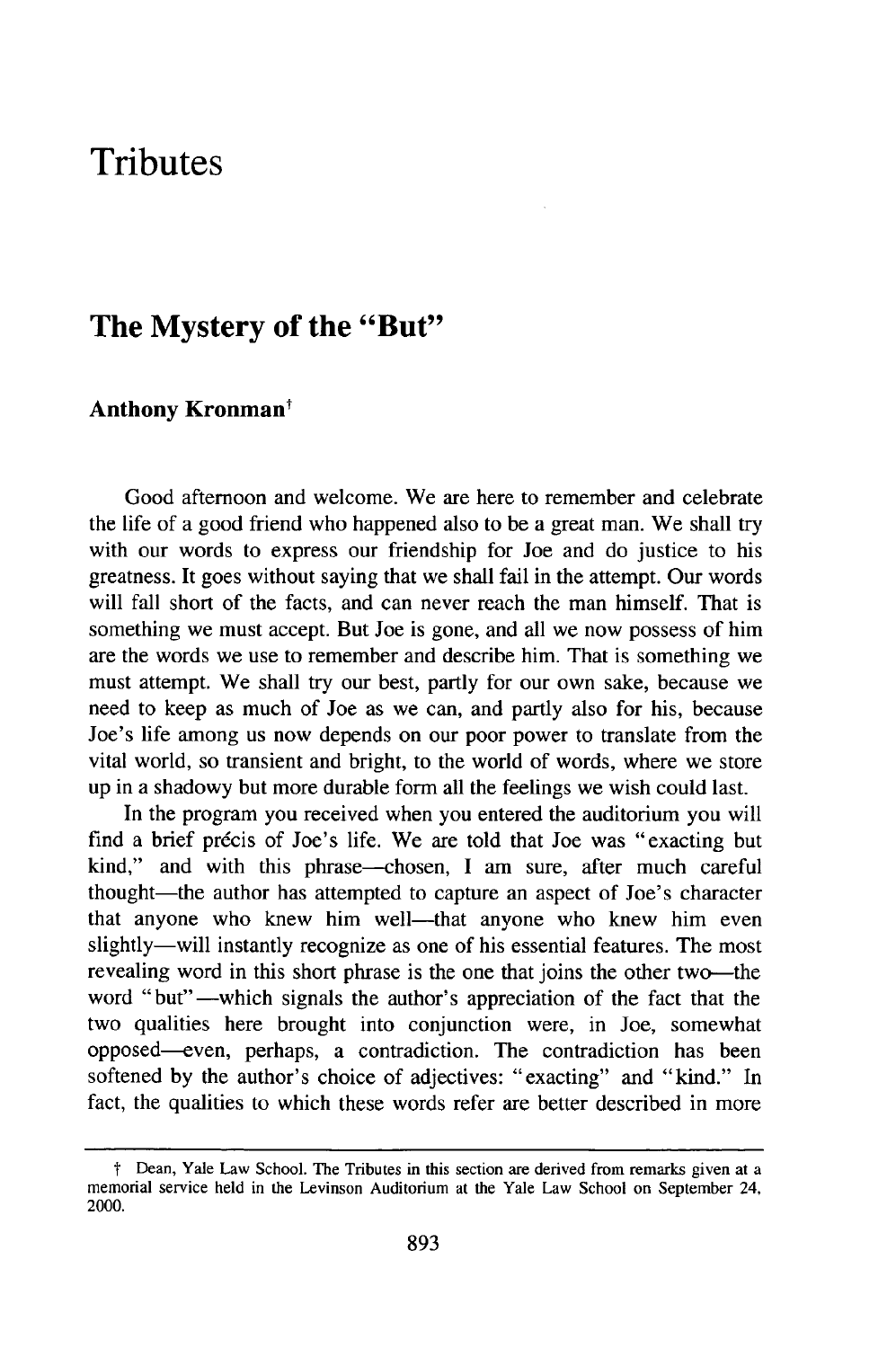extreme terms: "Fanatical" and "loving" come closer to the mark. And these more extreme, but accurate, words make the mystery of the "but" even greater.

I can't remember the first time I realized that Joe was a true fanatic. It must have been in a faculty meeting, sometime in the late 1970s. I had recently returned to the Law School as a member of the faculty, and in those early meetings I was filled with a mixture of awe and dread that caused me to speak only with the greatest circumspection and deepest regard for the majority view. This was not exactly Joe's natural inclination. I have long ago forgotten the issue in dispute, but I can still hear Joe saying—as clearly as I can hear the sounds in this room—that the proposal before the faculty, whatever it was, was not only unwise—despite the fact that the majority favored it strongly-but utterly faithless to the values and traditions of the Law School. I must have heard Joe say this, and things like it, a hundred times, and every time I thought, "This man is slightly mad to speak so simply about a matter of such complexity, so directly about a matter that demands such circumvention, so honestly about a matter that requires such tactful deception." But every time, I also thought, "This is a man who stands before the truth, who is prepared to describe the world as he sees it, without artifice or lies, and willing to be judged simple or ornery or tactless so long as he speaks the truth, without varnish or pretense." And as I came to understand that this was not a put-on, or a pose that Joe adopted in order to win votes, but the deepest instinct of the man, my admiration for him grew, and grew and grew, until I often saw him, in the end, as the only honest man in a room of skilled magicians. Joe was a fanatic for the truth, and I loved to hear him tell it straight, skewering colleagues and deans alike, like Socrates before the jury, or the little boy before the emperor, holding fast to his belief that those who remain faithful to the truth will be saved, and those who forsake it-for prudence or pleasure or peace-are lost. What a pleasure it was for me to hear Joe speak the truth, with his perfect devotion to it, and his preparedness to let the chips fall where they might so long as we held to the truth and honored its simple demands.

Or rather, I should say, what a pleasure it was until I became the Dean of the Law School. I'm not revealing a secret when I tell you that deans dwell in a realm of shadows and illusion. Compromise is their currency, and the gentle blurring of the truth-what honest people call deception-is one of their primary arts. I have learned to trade in this currency and practice this art. But I have done so with a guilty conscience, and for that I have Joe Goldstein to thank. In the past seven years, there were countless moments when I found Joe's stubborn devotion to the truth frustrating, baffling, infuriating-when I felt he must truly be a madman not to see that the truth must be bent just a little, or obscured just a little, for the sake of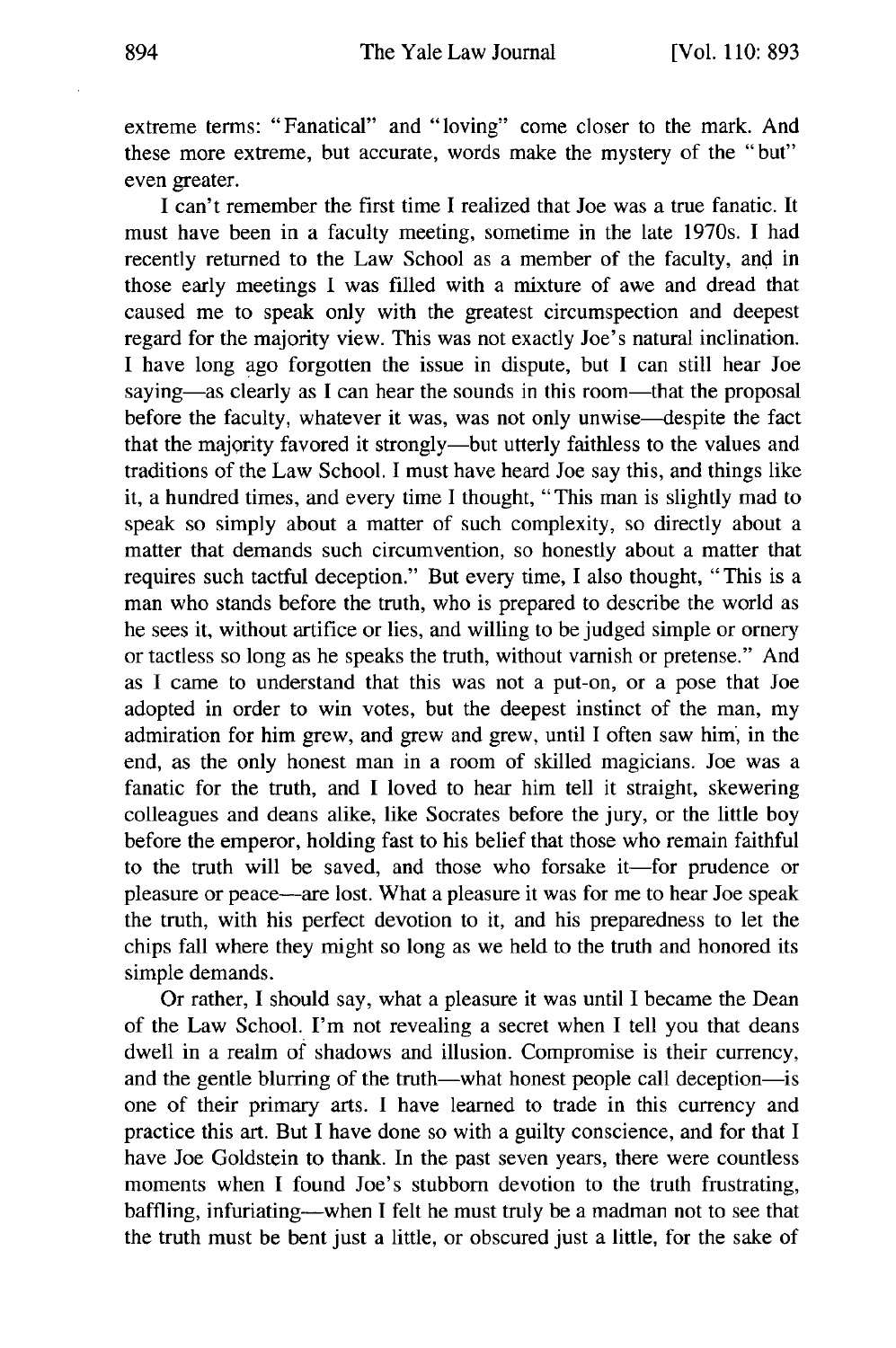harmony and peace. Of course I tried to explain all of this to Joe, but you won't be surprised to learn that he remained unpersuaded. Not once could I get him to budge from his commitment to the truth, whatever the consequences of that commitment might be. But though, as a dean with dirty hands, I often enough experienced Joe's fanaticism for the truth as a roadblock in the way of something I felt prudence required, I know that it did me more good, as it has done the School more good, than all the genial compromises in the world. Joe reminded me, as he reminded all his colleagues on the faculty, of the one thing without which our School has neither direction nor purpose. It was not always pleasant to be reminded of this. Joe made demands on us all, but his fanaticism for the truth kept the School on course, and for the past seven years it helped to keep my own soul intact.

When it came to the truth, Joe was rigorous, obstinate, unforgiving. Nothing but the truth would do. But when it came to people, and especially to people in positions of dependency or need-to children in need of care, students in need of encouragement, clients in need of lawyers to represent them-Joe gave of himself with a generosity and compassion and affectionate forgivingness that is the heart of love, here on earth, among human beings who are vulnerable and needy and fallible in countless ways. As ferocious as Joe Goldstein was in matters touching the truth, he was, in his relations with other men and women, guided by an interest in their welfare and by the wish to help them where he could. He was guided by an instinct of love. He understood that we are all cracked vessels of imperfect design, and held out his hand to the fellow travelers who came into his care—to the children, born into a condition of dependency and need, whose protection and support Joe made one of the main themes of his scholarly work; to the students at the Yale Law School, who came to him with all their hopes and dreams and confusions and anxieties, whom Joe befriended and looked after and loved, with lifelong affection and pride in all they did; and to the voiceless poor, who more than anyone need an ally to take their side, and tell their story, in the official language of the law, and whom, through years of devoted work, Joe served, as a founder and director of New Haven Legal Assistance. Gentleness and care; kindness and love; a readiness to help and quickness to forgive: These are the qualities of the man that anyone lucky enough to have been in Joe Goldstein's circle of affection will remember forever.

Can you now see the mystery of the "but" -- of exacting "but" kind, as the program puts it, or fanatical "but" loving, as I have? It is the mystery of the life we are gathered here today to celebrate-a life lived in the full glare of the truth, without pretense or excuse, but devoted with loving kindness to the less-than-perfect human beings whose neediness is our humanity. I have known fanatics for the truth. I have known men and women with a great